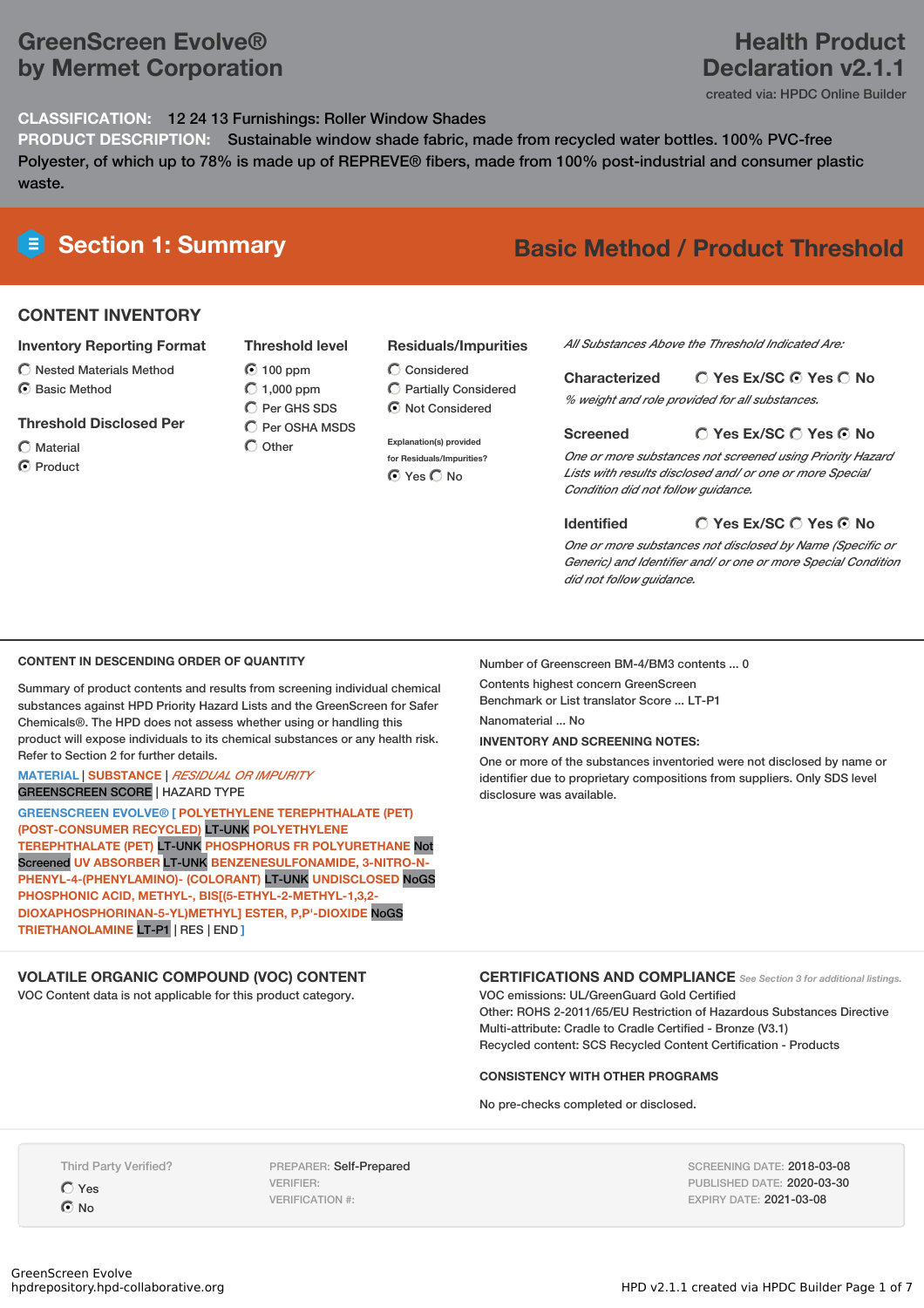This section lists contents in a product based on specific threshold(s) and reports detailed health information including hazards. This *HPD uses the inventory method indicated above, which is one of three possible methods:*

- *Basic Inventory method with Product-level threshold.*
- *Nested Material Inventory method with Product-level threshold*
- *Nested Material Inventory method with individual Material-level thresholds*

Definitions and requirements for the three inventory methods and requirements for each data field can be found in the HPD Open *Standard version 2.1.1, available on the HPDC website at: [www.hpd-collaborative.org/hpd-2-1-1-standard](https://www.hpd-collaborative.org/hpd-2-1-1-standard)*

## **GREENSCREEN EVOLVE®**

PRODUCT THRESHOLD: 100 ppm **RESIDUALS AND IMPURITIES CONSIDERED:** No

RESIDUALS AND IMPURITIES NOTES: No evidence of residuals and impurities was identified by any supplier or found in the manufacturing process. Therefore residuals and impurities were not considered.

OTHER PRODUCT NOTES: No alternate supplier or materials are applicable for this product.

# **POLYETHYLENE TEREPHTHALATE (PET) (POST-CONSUMER RECYCLED)** ID: **25038-59-9** HAZARD SCREENING METHOD: **Pharos Chemical and Materials Library** HAZARD SCREENING DATE: **2018-03-08** %: **67.00 - 78.00** GS: **LT-UNK** RC: **Both** NANO: **No** ROLE: **Base Fabric** HAZARD TYPE THE RESERVED ON AGENCY AND LIST TITLES THE RESERVED ON A MARNINGS

None found Now are found to the priority Hazard Lists on the Movement on HPD Priority Hazard Lists

SUBSTANCE NOTES: REPREVE® SD Round Textured Polyester. REPREVE® Hybrid Polyester Yarn is made of 100% recycled polyester content with at least 35% post-consumer recycled content and at least 65% pre-consumer recycled content. REPREVE® Conforms to the SCS Recycled Content Standard V6-0.

Mermet offers a range openness factors using the material covered in this HPD which leads to variation in the required percentage of this substance in the composition.

The total percentage of PET in GreenScreen® Evolve™ (REPREVE® and Semi-Dull) is is 97%

| POLYETHYLENE TEREPHTHALATE (PET)<br>ID: 25038-59-9                                                                                                                                                                                                                                                                                   |                                                                |                 |                                   |                                                |  |  |
|--------------------------------------------------------------------------------------------------------------------------------------------------------------------------------------------------------------------------------------------------------------------------------------------------------------------------------------|----------------------------------------------------------------|-----------------|-----------------------------------|------------------------------------------------|--|--|
| HAZARD SCREENING METHOD: Pharos Chemical and Materials Library                                                                                                                                                                                                                                                                       |                                                                |                 | HAZARD SCREENING DATE: 2018-03-08 |                                                |  |  |
| %: $19.00 - 30.00$                                                                                                                                                                                                                                                                                                                   | GS: LT-UNK                                                     | <b>RC:</b> None | NANO: <b>No</b>                   | <b>BOLE: Base Fabric</b>                       |  |  |
| <b>HAZARD TYPE</b>                                                                                                                                                                                                                                                                                                                   | <b>AGENCY AND LIST TITLES</b>                                  | WARNINGS        |                                   |                                                |  |  |
| None found                                                                                                                                                                                                                                                                                                                           |                                                                |                 |                                   | No warnings found on HPD Priority Hazard Lists |  |  |
| SUBSTANCE NOTES: Semi-Dull RD Textured Polyester/ Base Fabric. Mermet offers a range openness factors using the material covered in<br>this HPD which leads to variation in the required percentage of this substance in the composition. The total percentage of PET in<br>GreenScreen® Evolve™ (REPREVE® and Semi-Dull) is is 97%. |                                                                |                 |                                   |                                                |  |  |
| <b>PHOSPHORUS FR POLYURETHANE</b>                                                                                                                                                                                                                                                                                                    |                                                                |                 |                                   | <b>ID: Not Registered</b>                      |  |  |
|                                                                                                                                                                                                                                                                                                                                      | HAZARD SCREENING METHOD: Pharos Chemical and Materials Library |                 | HAZARD SCREENING DATE: 2018-03-08 |                                                |  |  |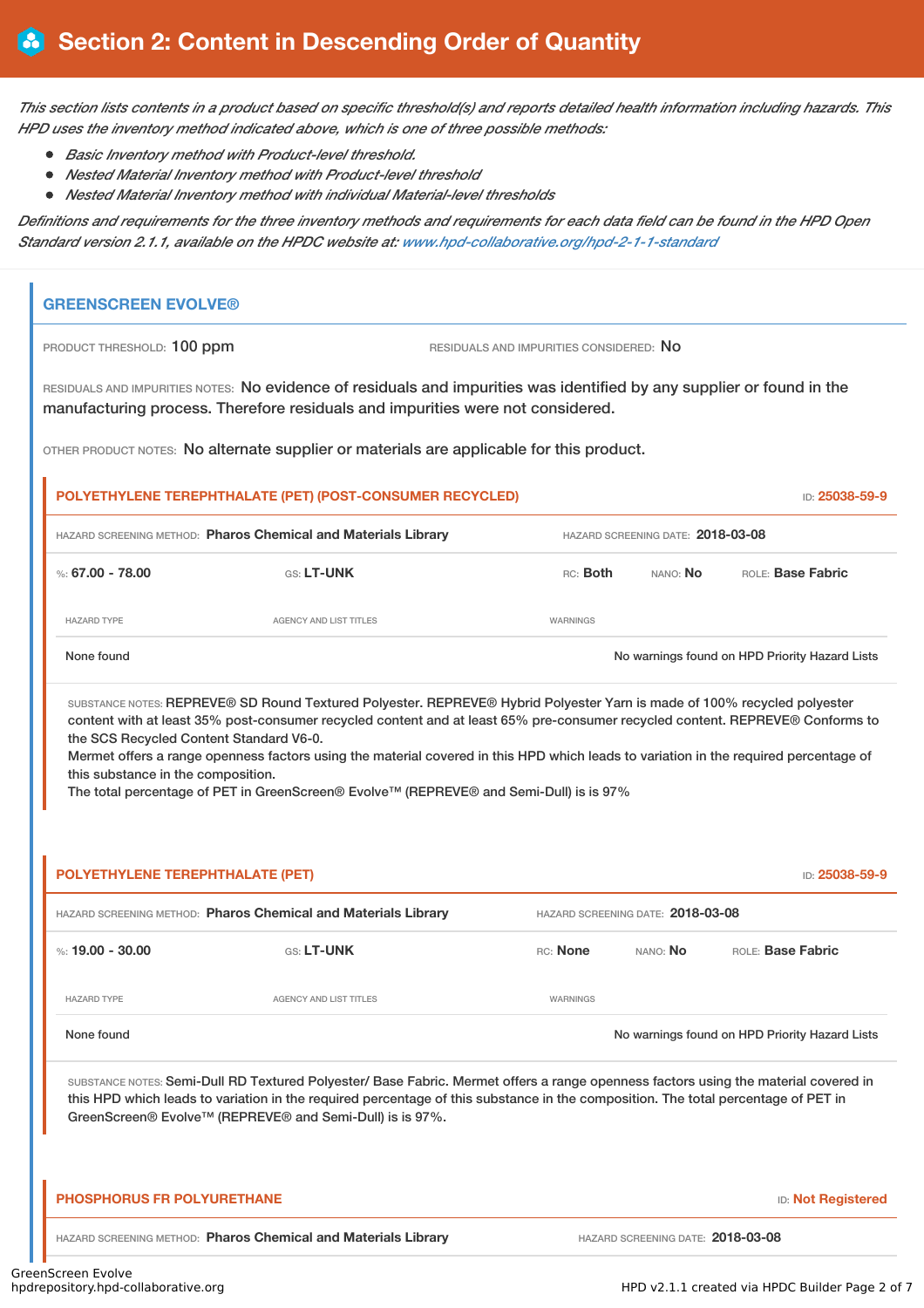| $\%: 0.91$                                                                                                                                                                                                                                      | GS: Not Screened               | RC: None | nano: <b>No</b> | ROLE: Stiffening Agent |  |
|-------------------------------------------------------------------------------------------------------------------------------------------------------------------------------------------------------------------------------------------------|--------------------------------|----------|-----------------|------------------------|--|
| <b>HAZARD TYPE</b>                                                                                                                                                                                                                              | AGENCY AND LIST TITLES         | WARNINGS |                 |                        |  |
|                                                                                                                                                                                                                                                 | Hazard Screening not performed |          |                 |                        |  |
| SUBSTANCE NOTES: Stiffening agent and flame retardant. FR property comes from phosphorus containing component that was grafted onto<br>the aliphatic polyurethane. There is no halogenated component involved. This is not a hazardous mixture. |                                |          |                 |                        |  |

| <b>UV ABSORBER</b>                                                                                  |                                                                                                                                                                                       |                                   |          | ID: 154825-62-4                                |
|-----------------------------------------------------------------------------------------------------|---------------------------------------------------------------------------------------------------------------------------------------------------------------------------------------|-----------------------------------|----------|------------------------------------------------|
| HAZARD SCREENING METHOD: Pharos Chemical and Materials Library<br>HAZARD SCREENING DATE: 2018-03-08 |                                                                                                                                                                                       |                                   |          |                                                |
| % : 0.88                                                                                            | GS: LT-UNK                                                                                                                                                                            | RC: None                          | NANO: No | ROLE: UV Absorber                              |
| <b>HAZARD TYPE</b>                                                                                  | AGENCY AND LIST TITLES                                                                                                                                                                | WARNINGS                          |          |                                                |
| None found                                                                                          |                                                                                                                                                                                       |                                   |          | No warnings found on HPD Priority Hazard Lists |
|                                                                                                     | SUBSTANCE NOTES: UV Absorber. Not a hazardous substance.                                                                                                                              |                                   |          |                                                |
|                                                                                                     |                                                                                                                                                                                       |                                   |          |                                                |
|                                                                                                     | BENZENESULFONAMIDE, 3-NITRO-N-PHENYL-4-(PHENYLAMINO)- (COLORANT)                                                                                                                      |                                   |          | ID: 5124-25-4                                  |
|                                                                                                     | HAZARD SCREENING METHOD: Pharos Chemical and Materials Library                                                                                                                        |                                   |          | HAZARD SCREENING DATE: 2018-03-08              |
| %: 0.50                                                                                             | GS: LT-UNK                                                                                                                                                                            |                                   | RC: None | ROLE: Colorant<br>NANO: No                     |
| <b>HAZARD TYPE</b>                                                                                  | AGENCY AND LIST TITLES                                                                                                                                                                | WARNINGS                          |          |                                                |
| None found                                                                                          |                                                                                                                                                                                       |                                   |          | No warnings found on HPD Priority Hazard Lists |
| representative substance for this range.                                                            | SUBSTANCE NOTES: Various Disperse Colorants. Mermet offers a range colors using the material covered in this HPD. CAS # 5124-25-4 is a                                                |                                   |          |                                                |
| <b>UNDISCLOSED</b>                                                                                  |                                                                                                                                                                                       |                                   |          |                                                |
|                                                                                                     | HAZARD SCREENING METHOD: Pharos Chemical and Materials Library                                                                                                                        | HAZARD SCREENING DATE: 2018-03-08 |          |                                                |
| %: $0.00 - 0.25$                                                                                    | GS: NoGS                                                                                                                                                                              | RC: None<br>NANO: No              |          | ROLE: Flame Retardant                          |
| <b>HAZARD TYPE</b>                                                                                  | <b>AGENCY AND LIST TITLES</b>                                                                                                                                                         | WARNINGS                          |          |                                                |
| None found                                                                                          |                                                                                                                                                                                       |                                   |          | No warnings found on HPD Priority Hazard Lists |
|                                                                                                     | SUBSTANCE NOTES: Proprietary component of the Phosphate FR system. Not a hazardous mixture. Documentation deems the substance an<br>environmentally benign phosphate flame retardant. |                                   |          |                                                |
|                                                                                                     | PHOSPHONIC ACID, METHYL-, BIS[(5-ETHYL-2-METHYL-1,3,2-<br>DIOXAPHOSPHORINAN-5-YL)METHYL] ESTER, P,P'-DIOXIDE                                                                          |                                   |          | <b>ID: Undisclosed</b>                         |
|                                                                                                     | HAZARD SCREENING METHOD: Pharos Chemical and Materials Library                                                                                                                        |                                   |          | HAZARD SCREENING DATE: 2018-03-08              |
|                                                                                                     |                                                                                                                                                                                       |                                   |          |                                                |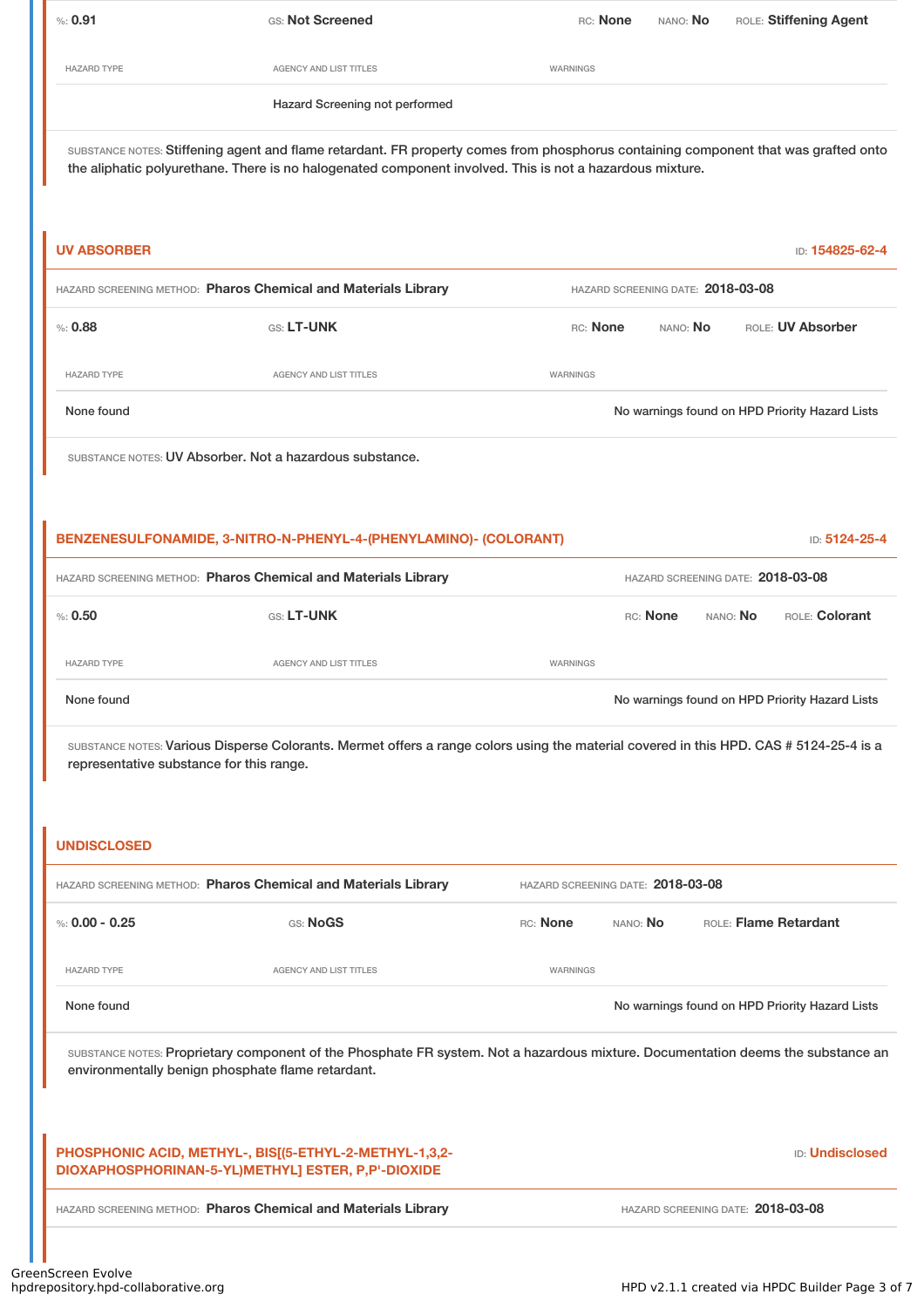| %: $0.00 - 0.11$       | GS: NoGS                                                                                                                                                                  |                                   | RC:<br><b>None</b>                   | NANO:<br><b>No</b> | ROLE: Flame<br><b>Retardant</b>                |
|------------------------|---------------------------------------------------------------------------------------------------------------------------------------------------------------------------|-----------------------------------|--------------------------------------|--------------------|------------------------------------------------|
| <b>HAZARD TYPE</b>     | <b>AGENCY AND LIST TITLES</b>                                                                                                                                             | WARNINGS                          |                                      |                    |                                                |
| None found             |                                                                                                                                                                           |                                   |                                      |                    | No warnings found on HPD Priority Hazard Lists |
|                        | SUBSTANCE NOTES: Component of the Phosphate FR system. Not a hazardous mixture. Documentation deems the substance an<br>environmentally benign phosphate flame retardant. |                                   |                                      |                    |                                                |
| <b>TRIETHANOLAMINE</b> |                                                                                                                                                                           |                                   |                                      |                    | ID: 102-71-6                                   |
|                        | HAZARD SCREENING METHOD: Pharos Chemical and Materials Library                                                                                                            | HAZARD SCREENING DATE: 2018-03-08 |                                      |                    |                                                |
| %: $0.00 - 0.03$       | $GS: LT-P1$                                                                                                                                                               | RC: None                          | NANO: No                             |                    | ROLE: Flame Retardant                          |
| <b>HAZARD TYPE</b>     | <b>AGENCY AND LIST TITLES</b>                                                                                                                                             | WARNINGS                          |                                      |                    |                                                |
| <b>RESPIRATORY</b>     | <b>AOEC - Asthmagens</b>                                                                                                                                                  |                                   | Asthmagen (Rs) - sensitizer-induced  |                    |                                                |
| <b>ENDOCRINE</b>       | <b>TEDX - Potential Endocrine Disruptors</b>                                                                                                                              |                                   | <b>Potential Endocrine Disruptor</b> |                    |                                                |
|                        |                                                                                                                                                                           |                                   |                                      |                    |                                                |

SUBSTANCE NOTES: Triethanolamine is <3% of of the FR system. The FR system is not a hazardous mixture. Documentation deems the substance an environmentally benign phosphate flame retardant.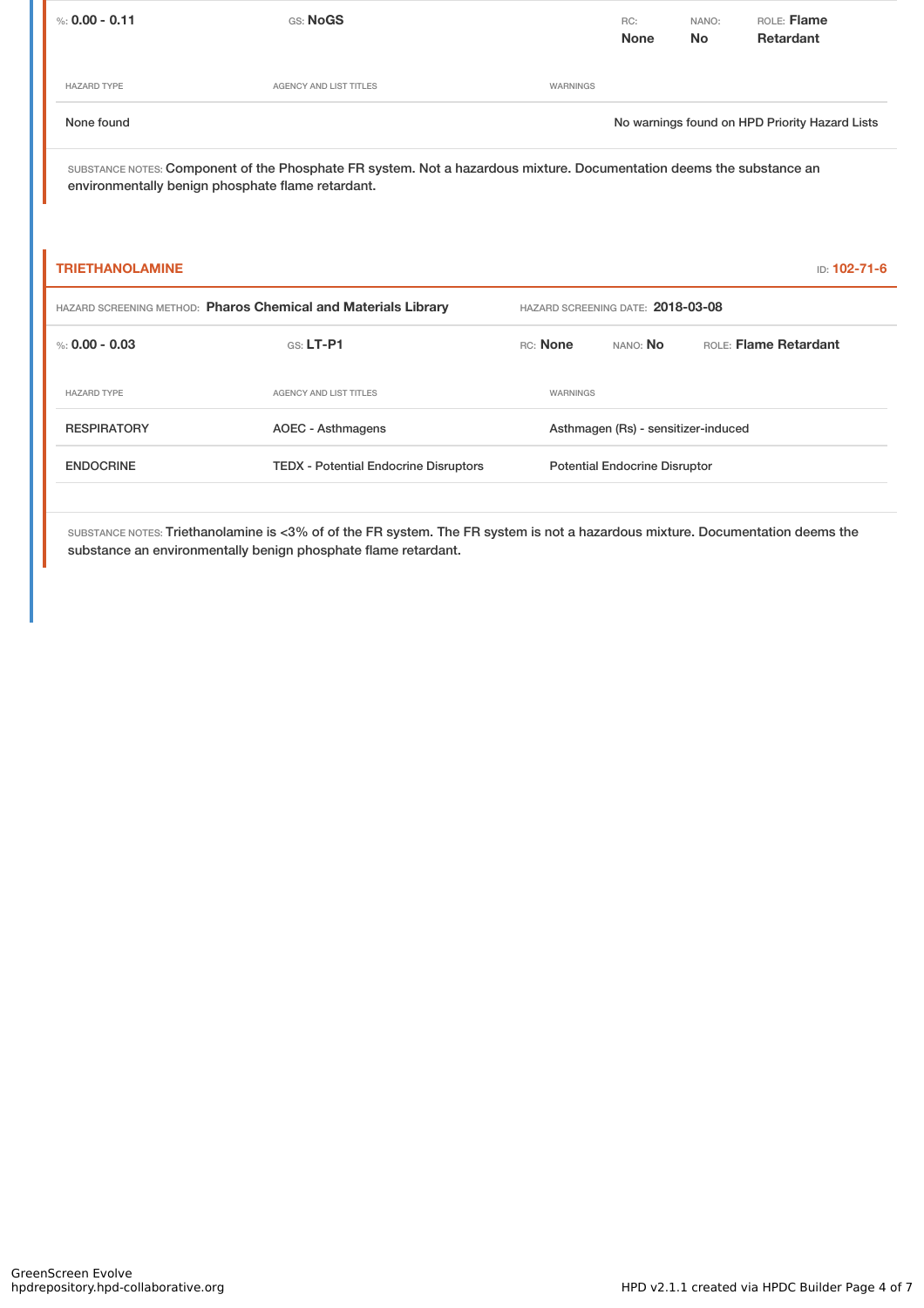This section lists applicable certification and standards compliance information for VOC emissions and VOC content. Other types of *health or environmental performance testing or certifications completed for the product may be provided.*

| <b>VOC EMISSIONS</b>                                                                                                                                                                                                                                                               | <b>Certified</b>                        | <b>UL/GreenGuard Gold</b>                  |                                                                      |
|------------------------------------------------------------------------------------------------------------------------------------------------------------------------------------------------------------------------------------------------------------------------------------|-----------------------------------------|--------------------------------------------|----------------------------------------------------------------------|
| CERTIFYING PARTY: Third Party<br>APPLICABLE FACILITIES: All Facilities<br><b>CERTIFICATE URL:</b><br>https://spot.ulprospector.com/en/na/BuiltEnvironment/Detail/32302/668776/GreenScreen-<br>Evolve?<br>st=1&sl=58204099&crit=a2V5d29yZDpbZXZvbHZIXQ%3d%3d&ss=2&k=evolve&t=evolve | <b>ISSUE</b><br>DATE:<br>2008-<br>06-03 | <b>EXPIRY</b><br>DATE:<br>2021-<br>$05-16$ | <b>CERTIFIER OR LAB:</b><br>GreenGuard<br>Environmental<br>Institute |
| <b>CERTIFICATION AND COMPLIANCE NOTES:</b>                                                                                                                                                                                                                                         |                                         |                                            |                                                                      |

| <b>OTHER</b>                                                                                      | ROHS 2-2011/65/EU Restriction of Hazardous Substances Directive |                     |                                                            |  |
|---------------------------------------------------------------------------------------------------|-----------------------------------------------------------------|---------------------|------------------------------------------------------------|--|
| CERTIFYING PARTY: Third Party<br><b>APPLICABLE FACILITIES: All Facilities</b><br>CERTIFICATE URL: | ISSUE DATE: $2014-$<br>08-07                                    | <b>EXPIRY DATE:</b> | CERTIFIER OR LAB: St. Louis<br><b>Testing Laboratories</b> |  |
| CERTIFICATION AND COMPLIANCE NOTES:                                                               |                                                                 |                     |                                                            |  |

| CERTIFYING PARTY: Third Party<br>APPLICABLE FACILITIES: <b>All Facilities</b>         | <b>ISSUE DATE:</b><br>2018-01-30 | EXPIRY DATE:<br>2020-04-29 | CERTIFIER OR LAB:<br>McDonough              |
|---------------------------------------------------------------------------------------|----------------------------------|----------------------------|---------------------------------------------|
| CERTIFICATE URL:<br>http://www.c2ccertified.org/products/scorecard/greenscreen revive |                                  |                            | <b>Braungart Design</b><br>Chemistry (MBDC) |
|                                                                                       |                                  |                            |                                             |

**MULTI-ATTRIBUTE Cradle to Cradle Certified - Bronze (V3.1)**

CERTIFICATION AND COMPLIANCE NOTES: GreenScreen® Evolve™ is a translucent polyester fabric offered in 1%, 3%, 5%, and 10% openness that is designed to be recyclable. Evolve contains REPREVE® fibers made from postindustrial and consumer plastic waste. Evolve has a diamond knit pattern for views, texture, and luminosity. It is offered in a 118" width, and it comes in a palette of nine colors.

| <b>RECYCLED CONTENT</b>                                                                                                                                                       | <b>SCS Recycled Content Certification - Products</b> |                             |                                                 |  |
|-------------------------------------------------------------------------------------------------------------------------------------------------------------------------------|------------------------------------------------------|-----------------------------|-------------------------------------------------|--|
| CERTIFYING PARTY: Third Party<br>APPLICABLE FACILITIES: All Facilities<br>CERTIFICATE URL:<br>https://www.scsglobalservices.com/certified-<br>green-products-guide?pd_pid=465 | <b>ISSUE DATE: 2017-</b><br>09-01                    | EXPIRY DATE: 2020-<br>07-31 | CERTIFIER OR LAB: SCS Global<br><b>Services</b> |  |

CERTIFICATION AND COMPLIANCE NOTES: REPREVE® Yarn Conforms to the SCS Recycled Content Standard V7-0 for a 100% with at least 35% Post- Consumer and Balance 65% Pre-Consumer Polyester Content. Material quantification and mass-balancecalculations completed on a dry-weight basis.

### **OTHER SCS Certified Responsible Source**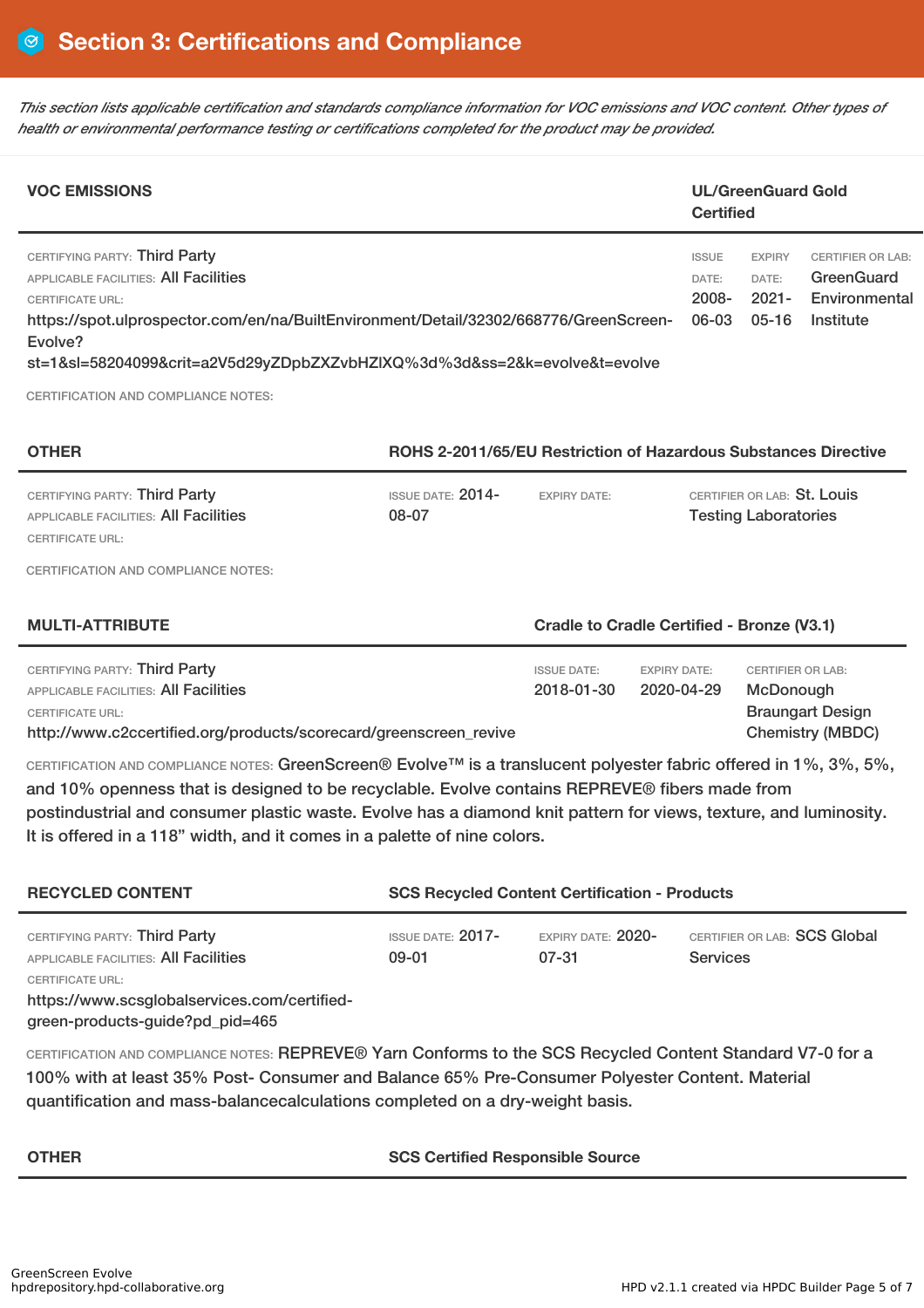| CERTIFYING PARTY: <b>Third Party</b>         | ISSUE DATE: $2013$ - | expiry date: $2020$ - | CERTIFIER OR LAB: SCS Global |  |  |
|----------------------------------------------|----------------------|-----------------------|------------------------------|--|--|
| APPLICABLE FACILITIES: <b>AII Facilities</b> | $05 - 24$            | 07-31                 | <b>Services</b>              |  |  |
| CERTIFICATE URL:                             |                      |                       |                              |  |  |
| https://www.scsglobalservices.com/certified- |                      |                       |                              |  |  |

green-products-guide?pd\_pid=465

CERTIFICATION AND COMPLIANCE NOTES: REPREVE® Yarn Conforms to the SCS Responsible Source Standard, V1.0 for Chip, Pellets, and Manufactured Fibers. The products manufactured meet all minimum responsible sourcing requirements for recycled content, social, environmental health and performance requirements.

# **Section 4: Accessories**

This section lists related products or materials that the manufacturer requires or recommends for installation (such as adhesives or fasteners), maintenance, cleaning, or operations. For information relating to the contents of these related products, refer to their *applicable Health Product Declarations, if available.*

No accessories are required for this product.

# **Section 5: General Notes**

The PET base fabric in GreenScreen® Evolve™ contains up to 78% REPREVE® fibers made from 100% recycled post-industrial fiber and consumer plastic waste. REPREVE® Hybrid Polyester Yarn is made of 100% recycled polyester content with at least 35% post-consumer recycled content and at least 65% pre-consumer recycled content. REPREVE® Conforms to the SCS Recycled Content Standard V6-0. Health hazards and screenings completed by the HPDC Online Builder tool.